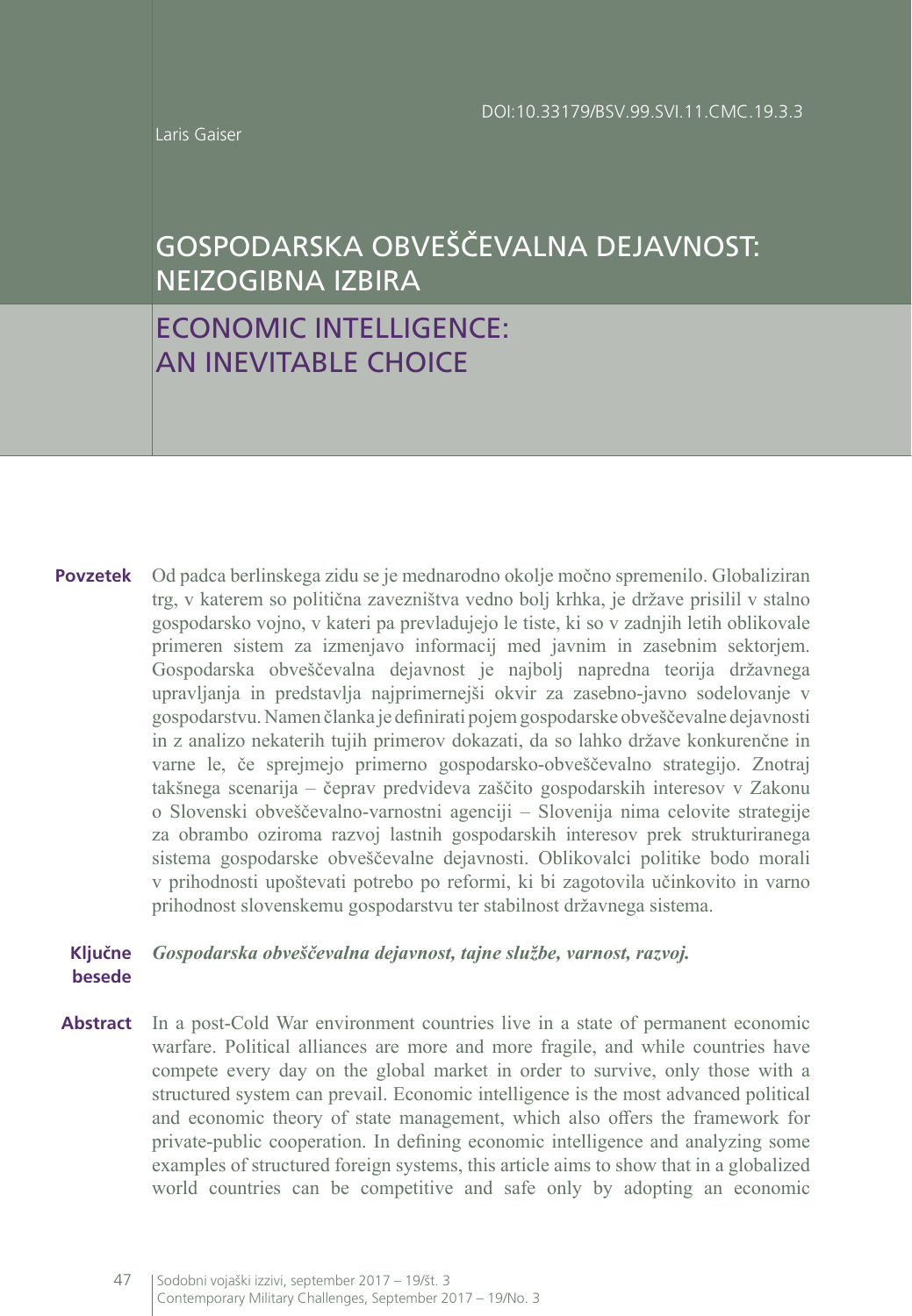intelligence strategy. Within such a scenario Slovenia, despite contemplating the defence of national economic interests through the Law on Slovenian Intelligence and Security Agency, has no comprehensive strategy to defend or promote its economic interests by a structured economic intelligence system. Policy makers must take into consideration reforms that could guarantee the country's future economic efficiency and security.

#### **Key words** *Economic intelligence, secret services, security, development.*

**Introduction** The period following WWII was one of geopolitical stability and clear military alliances, with countries having rather limited margins of political and economic freedom. Today, we are facing a situation of a new type of anarchy. The victory scored by the United States in the Cold War has cut off the political relations and trade linked to the period before the fall of the Berlin Wall, and has led to a different type of confrontation: a geo-economic one. The fluidity of international relationships has forced countries to tackle global competition in such a way as to achieve the best possible outcome in terms of profit, development and wealth. In these new economic clashes, the stability of the old political alliances has been undermined and, because of the geo-economic war, governments are required to become guarantors of social stability. This role needs to be based on a strategic vision which fosters economic growth and development.

> Within such a framework, countries which for years have been at the centre of criticism, and whose operation, under the load of liberal philosophy, has been reduced to a minimum, return to take on a role of primary importance (Gaiser, 2015). They return to being active co-protagonists of the economy, destined to catalyse and implement strategies of reform that allow the country-systems to remain competitive. The policymakers' goal today is to find the right means of collaboration between state and entrepreneurial systems, as well as implementing the right policies of support of national production – a necessity which develops from the fact that information today has become the most valuable resource (Črnčec, 2009). The research and strategic management of information is an economically relevant and complicated art, which is why companies are forced to implement their own structures of business intelligence; the efficiency of this could be increased by an appropriate national cooperative system, in which, as much defensively as offensively, companies of national security must play a decisive role.

> Within the environment of a globalized market the State has become the service provider on which a company can base its success. The State, instead of existing for itself, is forced to transform the machinery of its bureaucracy into an efficient market support system, in order to offer to private and public owned companies the most competitive services (Treverton, 2001). The international success of an enterprise is the success of the hosting country. A country that is not able to be competitive is destined to succumb to others or become non-influential on the world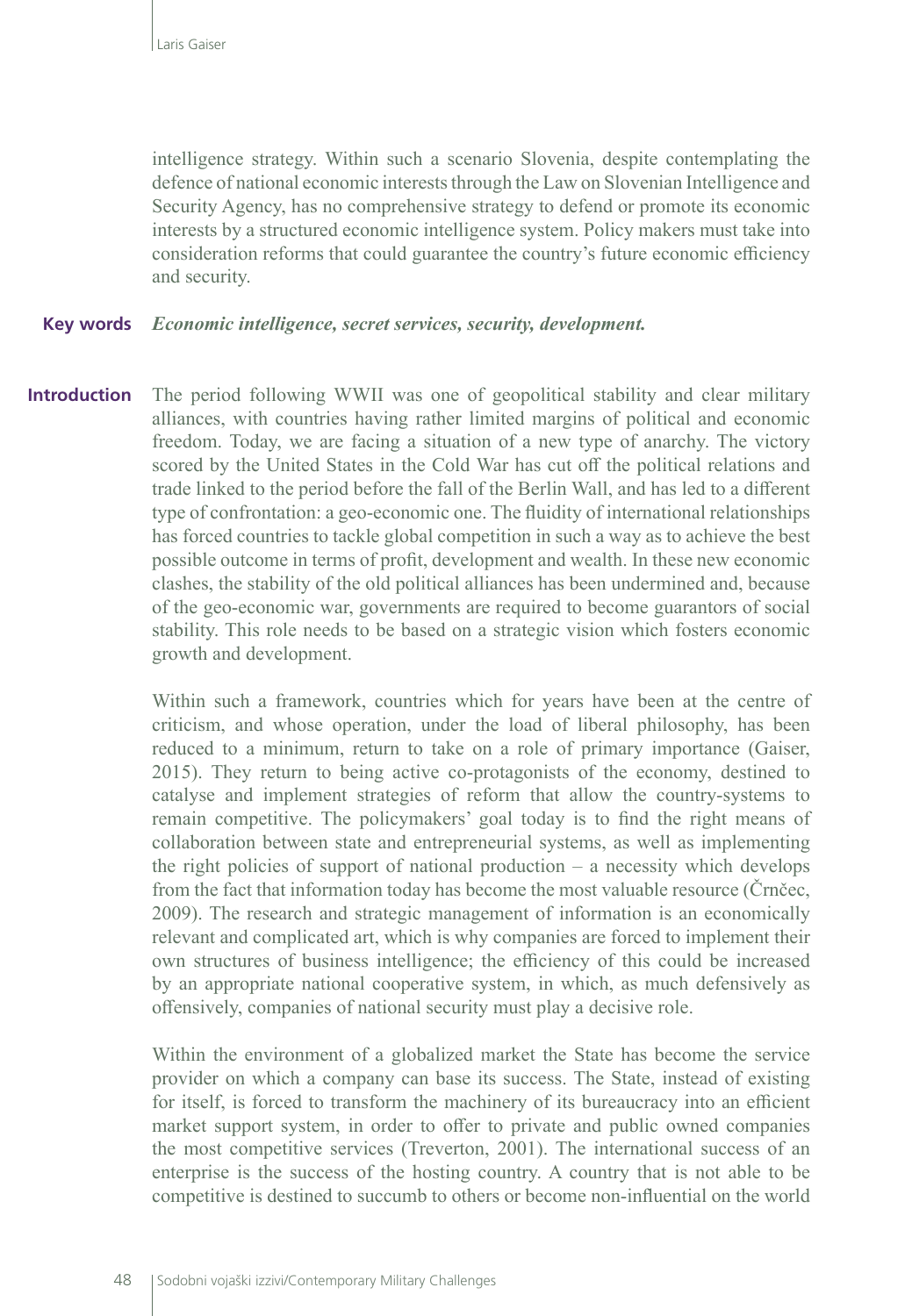scene. International competition has increased remarkably. For this reason, countrysystems need a more sophisticated, precise and organized means to remain credible, attractive to investments, structurally stable and able to make sound economic choices. We are living in a period that is aware of the fact that territorial conquests and direct control of parts of the globe are, in addition to being politically difficult to accept on the part of democratic public opinions, economically expensive (Luttwak, 1993).

To be in possession of a good "machine of economic war", both in its active form (penetration of other markets and competitive advantages), and passive form (defence of one's own national interest), sustained by a credible state structure, is an absolute priority. The continual intensification of international exchanges, together with growing technological independence and the continual flux of information, heavily influences international relations as well as economic systems.

Within this international environment during the last twenty years, a more sophisticated method of economic warfare has been developed: economic intelligence. It dictates the need for cooperation between the public and private sectors, a need which may have been felt in the past, but whose implementation has been only on a comparatively minor scale.

This research demonstrates that the most important countries in the world have already shaped their own system of active collaboration and information- sharing with market-based companies in order to achieve higher levels of competition on the globalized market, while Slovenia is still passive and may miss the window of opportunity to reshape its country-system.

## **1 ECONOMIC INTELLIGENCE**

#### **1.1 Definition**

During the 1990s, Edward Luttwak launched the idea that military wars would soon become a memory of the past, substituted by economic wars. In one of his main works, The Endangered American Dream (1993), he highlights the fact that, with the pacification of international exchanges, military threats and alliances have lost their importance. Economic priorities are no longer concealed, and move into the foreground. In the future it will be fear of economic consequences that will regulate commercial contestations, and certainly political interventions will be motivated by strategic purposes (Halby, 2003).

According to Luttwak's geo-economic thought, the time of wars waged for conquest of territories and diplomatic influence has passed. The central objective must be to increase highly qualified work in the leading industries and in services of high added value, with the goal of conquering or preserving an envied position at the heart of the world economy. The invested capital of a country is equivalent to firepower;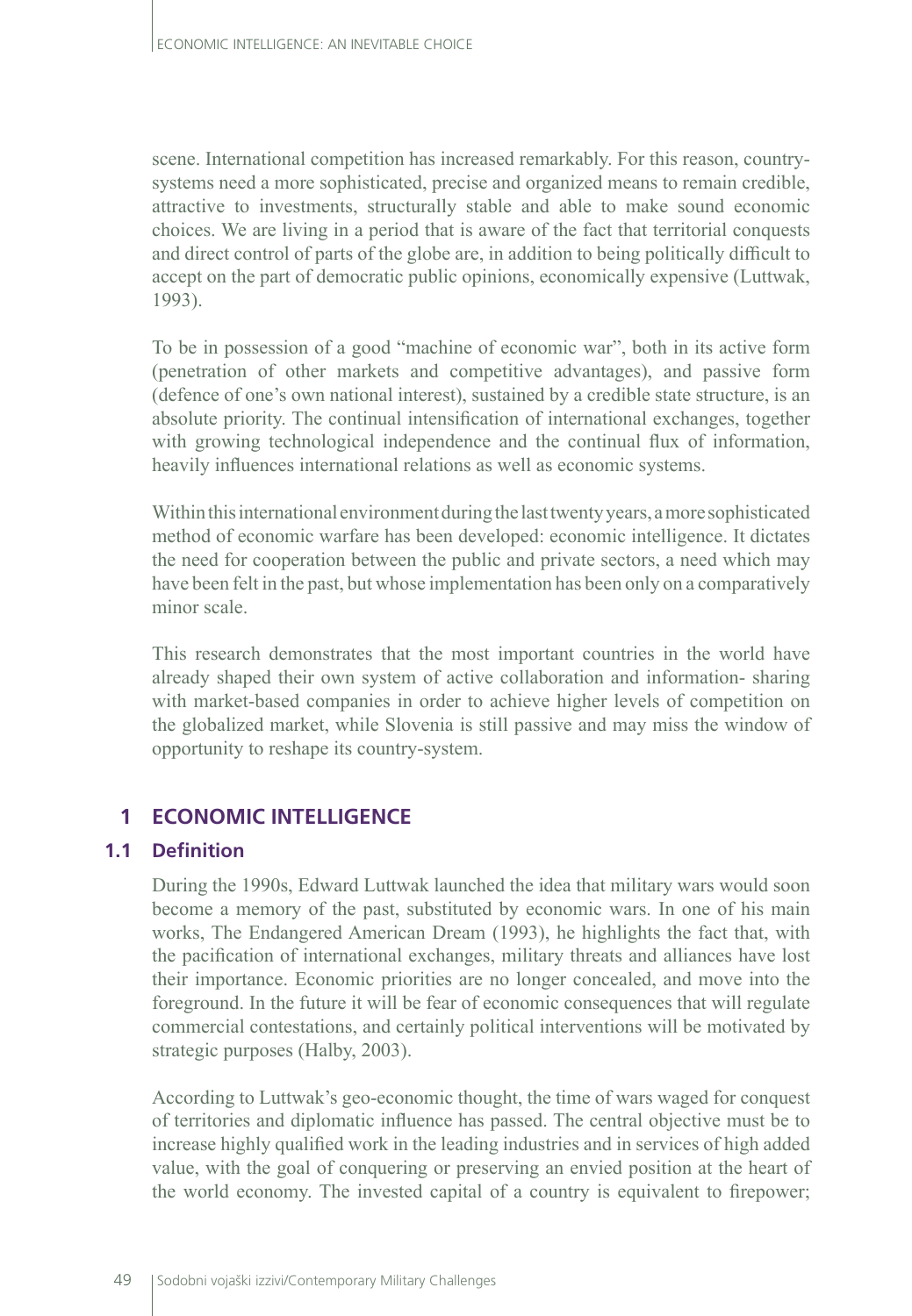subsidies for the development of products correspond to progressions in artillery, while the penetration of markets with the help of the state substitutes the bases and military garrisons displayed abroad and even diplomatic influence. Without a doubt, as Halby writes, the approach developed by Luttwak incontestably produces a useful advancement in the comprehension of the new international architecture and of the game of its constitutive actors. In particular, the appearance of geo-economics as a concept is essential, since it bears witness to its entry in the definition of world geopolitics in accordance with the economic and commercial questions (Halby, 2003).

When the state intervenes and directs, influences or promotes economic choices, we find ourselves in the field of geo-economics. All of this is not a new phenomenon unknown to past generations. Throughout the development of history, international subjects have always played an active role in the economy. The tangible difference in comparison to today's world is that of the intensity or means of determining action. Before, it was the economy which was at service to political power, where now the roles have been reversed. Nowadays, a period in which military conflicts are really becoming l'ultima ratio regum, the terrain of international competition is moving increasingly towards the economic sector, and the contemporary world of economics cannot be analyzed only from the point of view of classic market theories. The classic economic theories on international exchanges do not reflect all the aspects of economic international relations, where one can often find the echo of the tactics and strategies of Sun Tzu and Macchiavelli in decision-making, and such decisions often depend in an important way on factors not of the market (Csurgai, 2011, p. 23). It should be pointed out that certain of these factors are strategies of information: a state's influence, indirect state support of the private sector, control of hidden currency and forms of protectionism. In order to survive, the country sees itself as constrained to compete in a highly sophisticated environment and because of this transforms itself, according to the definition of Gyula Csurgai, into a strategic state, whose task it is to persevere or increase its own privileged position in the economic and international political world through the creation of a geo-economic framework of success (Csurgai, 2009).

The strategic state is one of the keys to contemporary economics and has the vital task of adequately developing the concept of economic intelligence so as to maximize the capacities of every actor to acquire market shares. In turn, the development of the strategic state will always be necessarily influenced by the culture, history and anthropological perceptions of the various actors – public and private – involved in the decisional geo-economic processes, that is, in the development and security of the economy. We must highlight, like Jean and Savona, that unlike military intelligence, which has only one user and predefined referent geographical areas, objectives and risks, economic intelligence acts in a more complex context where the plurality of sources, users and goals often triggers the necessity to confront the coordination paradox: everybody asks for coordination, but nobody wants to be coordinated by somebody else (Jean, Savona, 2011, p. 76). The task of economic intelligence is to strategically manage information that allows the country to control, anticipate,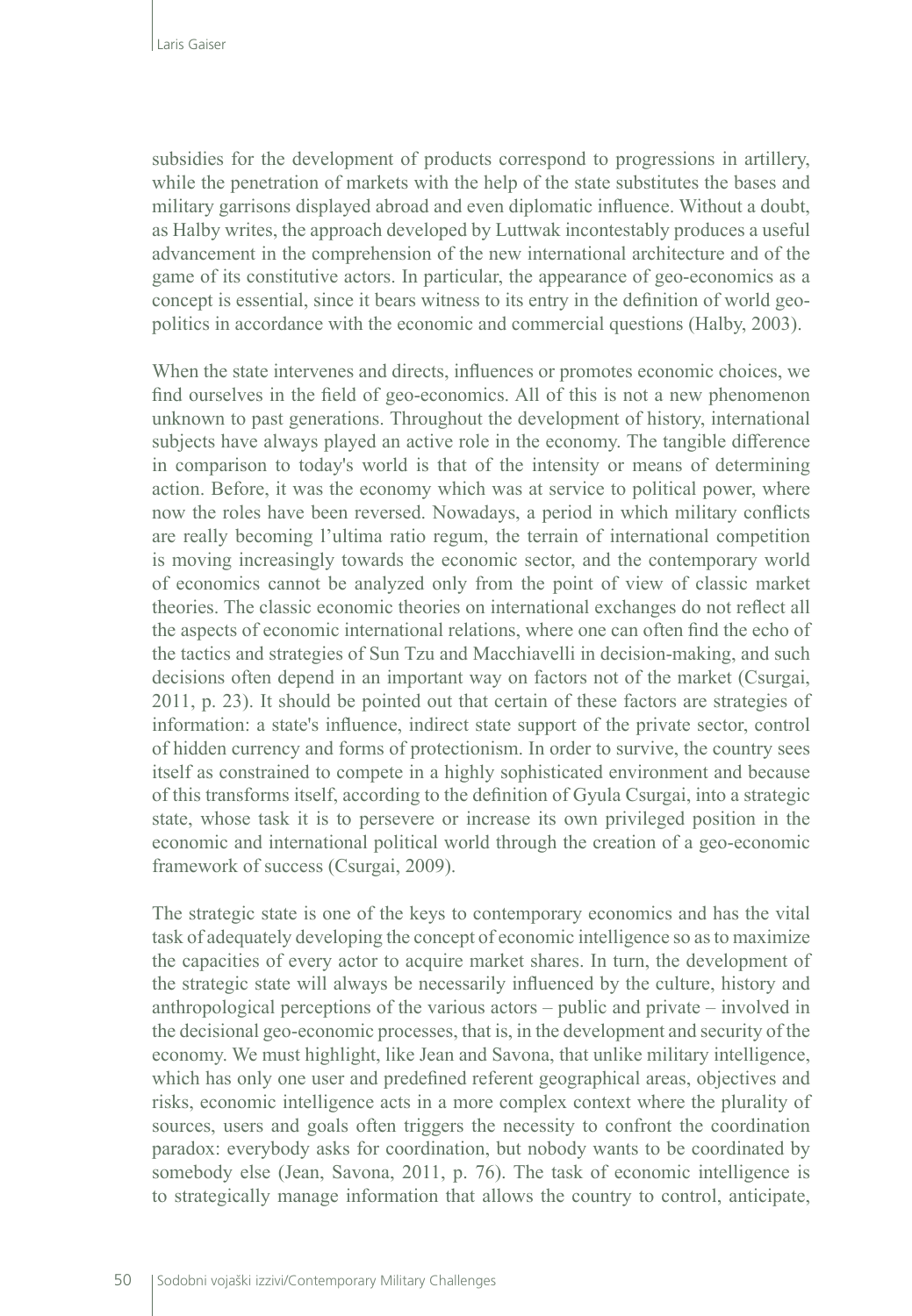and manage the evolution of various markets, giving life to political choices, both offensive and defensive. The more the interests of a country are extended, the more the strategy must have a global breadth. This means that the apparatus of intelligence must be designed in such a way as to cover every possible sector of interest and – most importantly – to have the capacity to synthesize and process in order to allow the political actors complex and multilevel choices (e.g. judicial, financial, media, scientific, technological, etc.). Such organizations have the increasingly greater task of 'synthesis of reality'. To the consolidated typical activities of the past – military and political espionage – can be firmly added the need to cover the economic sector.

Economic intelligence consists of gathering and processing information relevant to the economic sector with the intention of making operational choices. Its activities are aimed towards obtaining information, surveillance of competitors, protection of strategic information, and capitalizing on this knowledge in order to influence, determine and control the global economic environment. Economic intelligence is a power tool for countries, in which the private and public spheres are intertwined and communicating.

The historical development of geo-economic relations requires such a high level of specialization of national systems that it is not possible to exclude the secret services, as commonly defined, from the support apparatus of the economy. The economic challenge decreases the spaces available to military war, but the end goal, that of accumulating power and wellbeing, remains unchanged. Information, the highest good, is useful in both understanding situations and sketching out future choices, and is so important that it requires composite strategies that can defend and use it. According to Jean and Savona, economic intelligence is a discipline which, by studying the cycle of information necessary for companies and countries to carry out correct development choices, improves the cognitive and decisive abilities applied to the complexity of the competitive global context. Economic intelligence is at once a system and a methodology of work elevated to be an instrument of collaboration between state and enterprise (Jean, Savona 2011). Its structures are nothing other than the means by which the public and private sectors can collaborate efficiently for the common wellbeing, during a historical period in which, separate, they would be destined to perish. In this way, the entrepreneurial sector maintains its vitality while the state rediscovers a new legitimizing mission. Economic intelligence is a blend of various disciplines and fields of knowledge whose aim it is to increase the competitiveness of businesses and states at an international scale. The methods available to both businesses and the state comprise competitive intelligence, business intelligence, industrial espionage and, in the case of the state, economic counterintelligence. Data (white, grey or black) is gathered and used in order to increase or at least preserve one's own freedom, to concentrate efforts and to spare energy.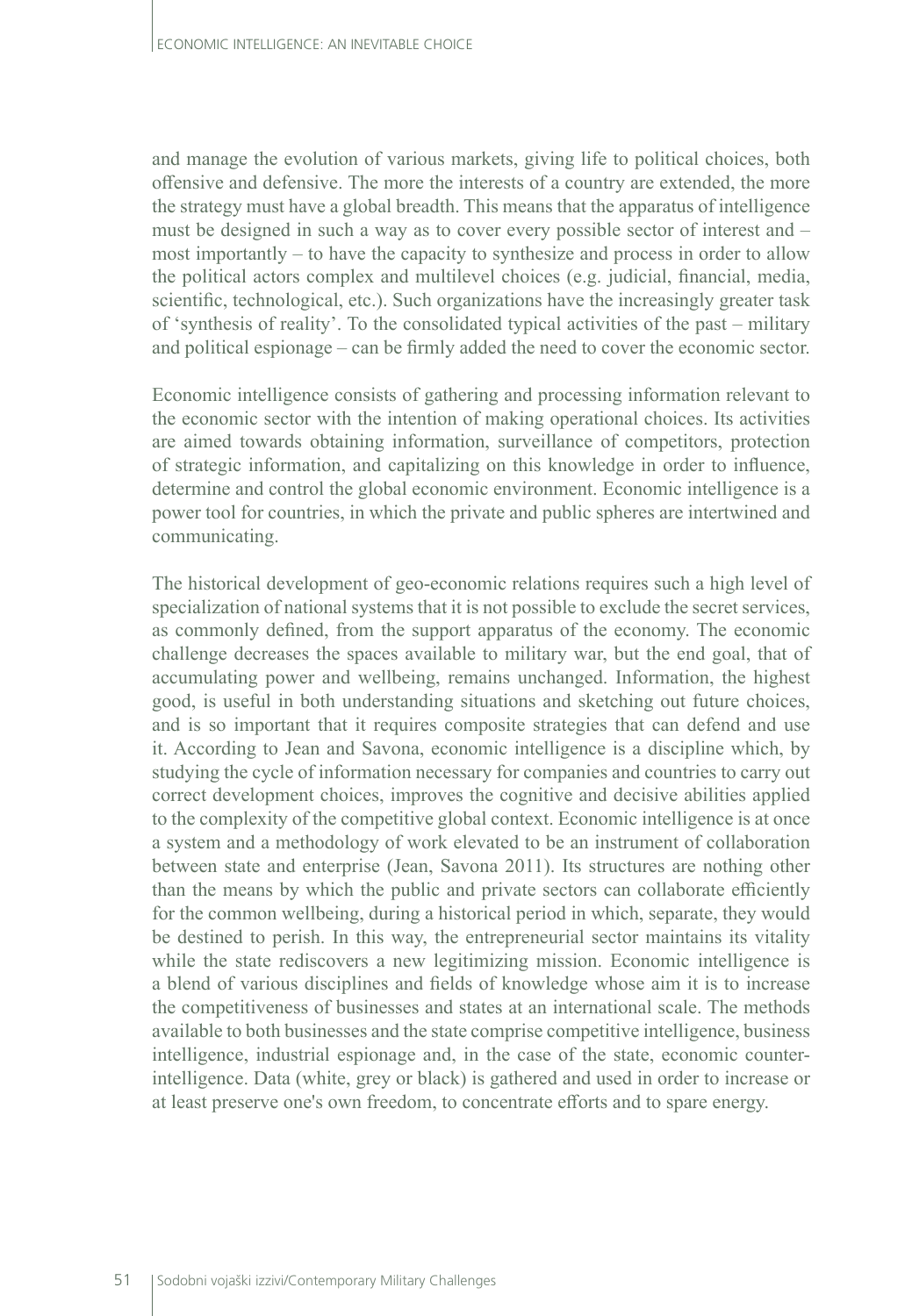#### **1.2 Examples of countries with implemented economic intelligence systems**

The fluidity of international relations requires nations to be capable of facing global competition by organizing themselves in such a way as to guarantee the best results for themselves in terms of earnings, development and wellbeing. The gathering and strategic management of information is a complex art with economic relevance. Because of this, companies are forced to establish their own business intelligence units. The efficiency of such units can be improved by appropriate cooperation at the state level, where national security agencies must adopt a decisive role in terms of both protecting and gathering information. The requirements of the purely public intelligence services have become more refined over time and thus have increased in complexity. Intelligence has evolved beyond analyzing military developments and 'simple' industrial spying to serving increasing geo-economic needs. Foreign policy has been increasingly busy establishing international relations in line with the requirements of the economy and in offering support to national businesses. Growth strategies and an efficient exchange of information between the public and private sectors have led to a better management of the economy. Market imperfections and a hypercompetitive international environment force states to actively intervene in the economy in order to optimize the use of the human capital, technological developments and resources of a country. In this way, a state achieves three vitally important objectives: it increases the nation's growth and wealth, achieves stability by having legitimized itself, and accrues power.

Leaving aside those countries that have an economic intelligence system based on a longstanding tradition of informal information sharing between economic, political and intelligence bodies, such as, for example, Germany and Japan, and taking into account only those countries which have officially developed a legal framework for private-public collaboration, we can briefly examine the cases of the USA, France, the United Kingdom and Russia. Their importance lies in the fact that they have been designed since the beginning in a structured way, respecting national specificities, and being today well-established, they present unavoidable benchmarks.

#### **1.2.1 The United States of America**

According to Duclos (2002), the USA, having the desire to take the place of the European colonial empires, has in the past few decades given life to a strategy of commercial conquest that led them to a geo-political supremacy consisting of a relationship between federal authority and multi-national society and the control of information and technology, as well as cultural domination through soft power, education, and economic and management standards. To this, one must add that the unquestioned American supremacy in the global economy is extrinsic not only by the systems of influence of the market, such as rating, consulting and financial management companies, but also by the preponderant presence of personnel and international organizations, through their financial coverage and control of positions of responsibility (e.g. NATO, OCSE, FMI, the World Bank). The USA is therefore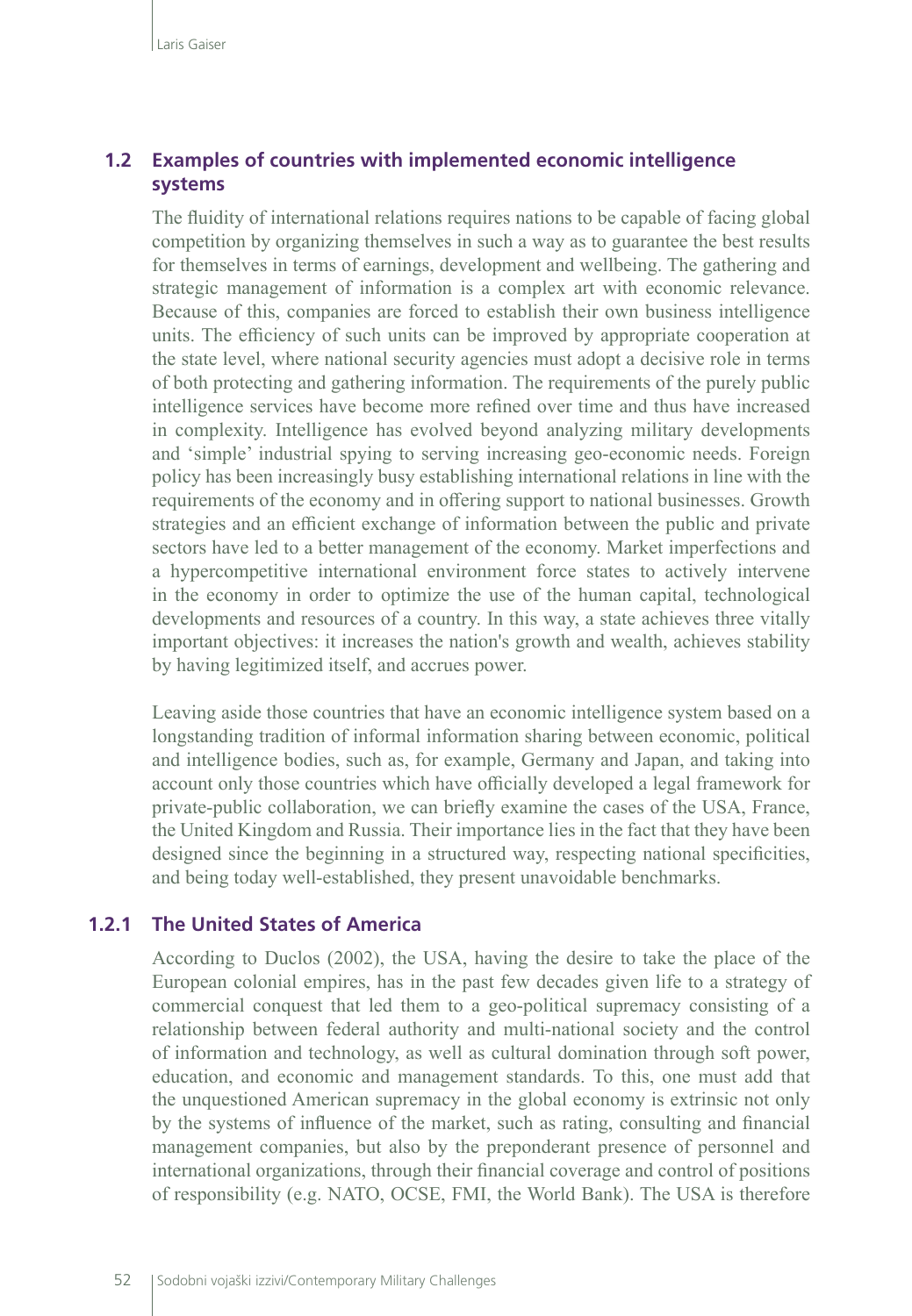an international actor which possesses a global approach to its own strategy of power and of economic supremacy. They have a policy of information that is both offensive and defensive, and a HUMINT in the economic sector, effectively based on the synergy between the public and private sectors. The national interest is pursued in every direction.

After the defeat of communism, Bill Clinton was the first politician to demand that state bodies actively cooperate in offering support to the nation's economic system. From then on, the planetary balances – formerly based on political and military clout – began to be shaped by countries' economic results, i.e. by the capacity of their economies to create wealth by exploiting markets that had already become global.

In 1993, the National Economic Council (NEC) was established, which is the heart of economic politics and chaired by the President of the USA himself. This organization was proposed in order to coordinate and control the implementation of presidential directives, and represented the point of conjunction with companies' business intelligence units. It represented the beginning of a new USA global approach summarized a year later in the new National Security Strategy, which ordered the intelligence community to follow political, economic, social and military developments in all parts of the world, in all sectors in which American interests are involved, and where the information from open sources was not sufficient (The White House, 1994). Economic intelligence would play an increasingly important role in helping political decision-makers to understand economic changes, in supporting US negotiators, and in helping to identify possible economic threats to American companies on the part of foreign intelligence or incorrect commercial practices.

Together with the NEC, the National Security Council (NSC) analyzes issues related to economic and industrial counter-espionage by also taking advantage of their collaboration with the National Counter-Intelligence Centre, an organization instituted by the FBI, the CIA and the Department of Defence to cooperate with corporations in such a way as to anticipate or hinder any type of economic espionage on the part of foreign companies. In the same year, the Advocacy Centre, a department within the Department of Commerce, was formed with the task of following and supporting the expansion of US companies around the world. The Advocacy Centre has to constantly hold the development of every type of project in the world, in which any American company has interests, under control. Thanks to continual monitoring of the markets, the active support of American delegations committed abroad, and to the tight collaboration installed with the intelligence community, this represented the principal junction between it and the corporations, for which the information is nevertheless supplied in a discreet way. The DCI (Director of Central Intelligence) is the one who decides if and when to supply information to the private sector. If more companies demonstrate interest, then in the same call for competition everyone must receive the same help and information (Gaiser, 2016).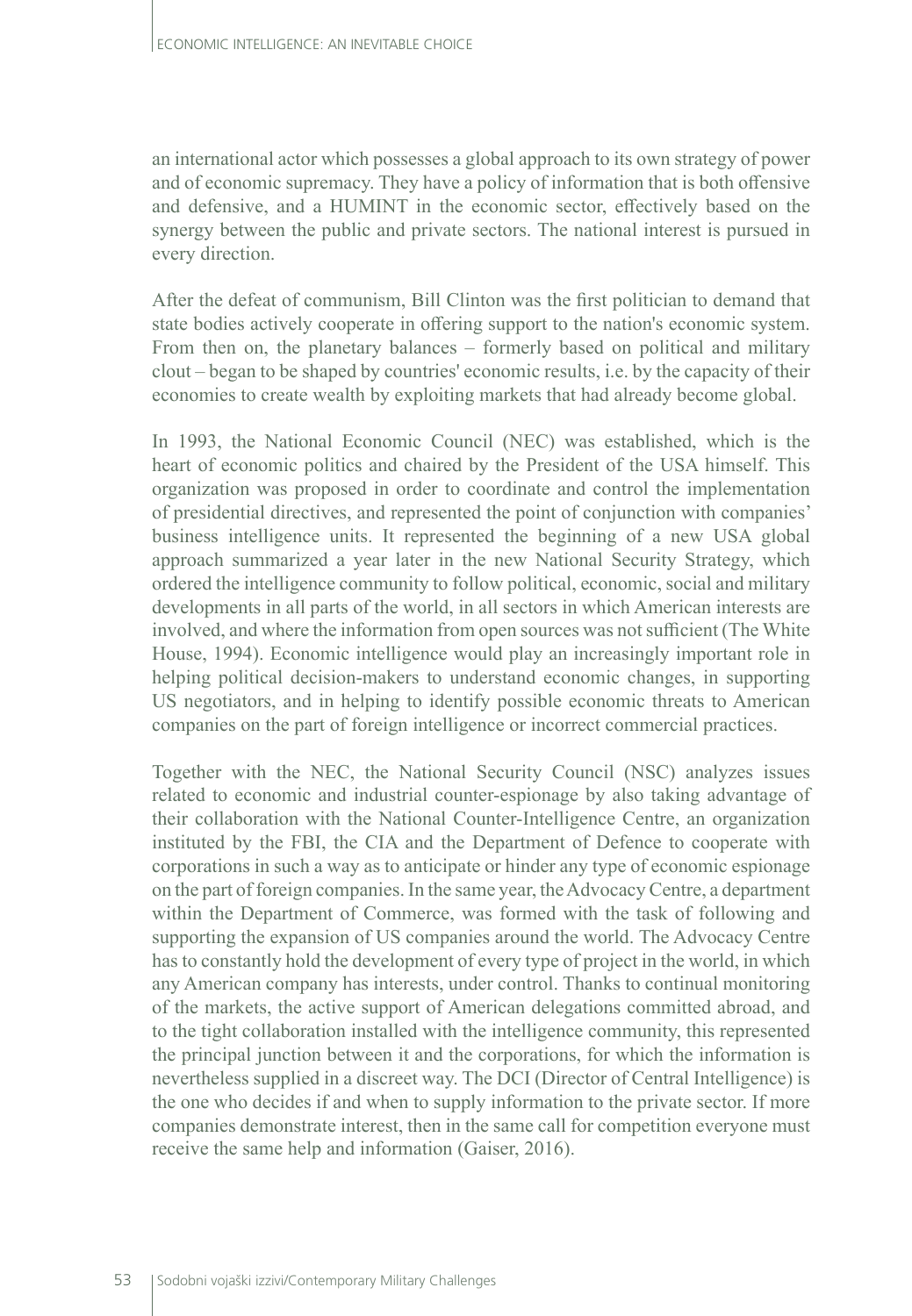#### **1.2.2 The United Kingdom**

In the UK a full-scale law on the secret services, the British Intelligence Services Act, was only produced in 1994, despite the longstanding national intelligence tradition. With legislative text that takes into consideration as much the internal service, the Security Service (known also as MI5), as the external one, the Secret Intelligence Service (MI6), as well as defence (DI – Defence Intelligence Staff) and systems of communications (GCHQ – Government Communications Headquarters), the birth of economic intelligence was made official. According to the official wording, the activities of the Secret Intelligence Service and GCHQ had the goal of preserving the interests of economic wellbeing in the United Kingdom (Article 1). Economic intelligence, or rather economic wellbeing, became an official priority, defined by the law. The services guarantee their support to companies' needs, and the success of the British Intelligence Community is defined every year on the basis of the results obtained in favour of the national economy. MI5 depends on the Home Office, and MI6 and GCHQ on the Foreign Office, to receive directives on the priorities and objectives of the Joint Intelligence Committee (JIC), formed by the undersecretaries of the interested departments and presided over by an undersecretary whose specific role it is to coordinate intelligence and security, responding directly to the Prime Minister. The JIC has the task of defining the goals of the activities, that is, of drafting the 'shopping list', as well as forwarding information to interested companies (Gaiser, 2016). According to the most accurate estimates, at least 60% of the funds of MI6 were already committed to that sector by the end of the 1990s (Marcon, Moinet, 1999, p. 7). In analyzing the United Kingdom, however, one must not forget that the strategy of economic intelligence is not based only on the sensible use of services, but also on the ensemble of institutions responsible for the support of their exports, that is, of investments in and from the country. In this sense, the UKIT – UK Trade and Investment – embedded in the frame of the Foreign Office, represents the standard means by which the government desires to systematically coordinate the approach towards importing and exporting companies as bringers of economic potential. The UKIT is officially a department of the government and is present in more than 100 countries around the world. Supplying professional assistance to companies that desire internationalization, and trying to propose the United Kingdom to companies overseas as partners of global yield, it also acts as a platform of support and a facilitator in favour of the sector of defence and security. The critical infrastructures of the United Kingdom are in turn constantly monitored by the Centre for Protection of National Infrastructure that works in close contact or in coordination with all the involved Ministries and the private economic world.

#### **1.2.3 France**

In 1994 a report of the Commissariat général du Plan, edited by Henri Martre, came to light, and over time became the milestone for the reform of economic intelligence in France (Gagliano, 2014). According to report outputs in 1995, a 'functional subject' in contact with all the entrepreneurial sectors and state administrations was defined and named: CCSE – Comité pour la Comptétivité et la Sécurité Economique.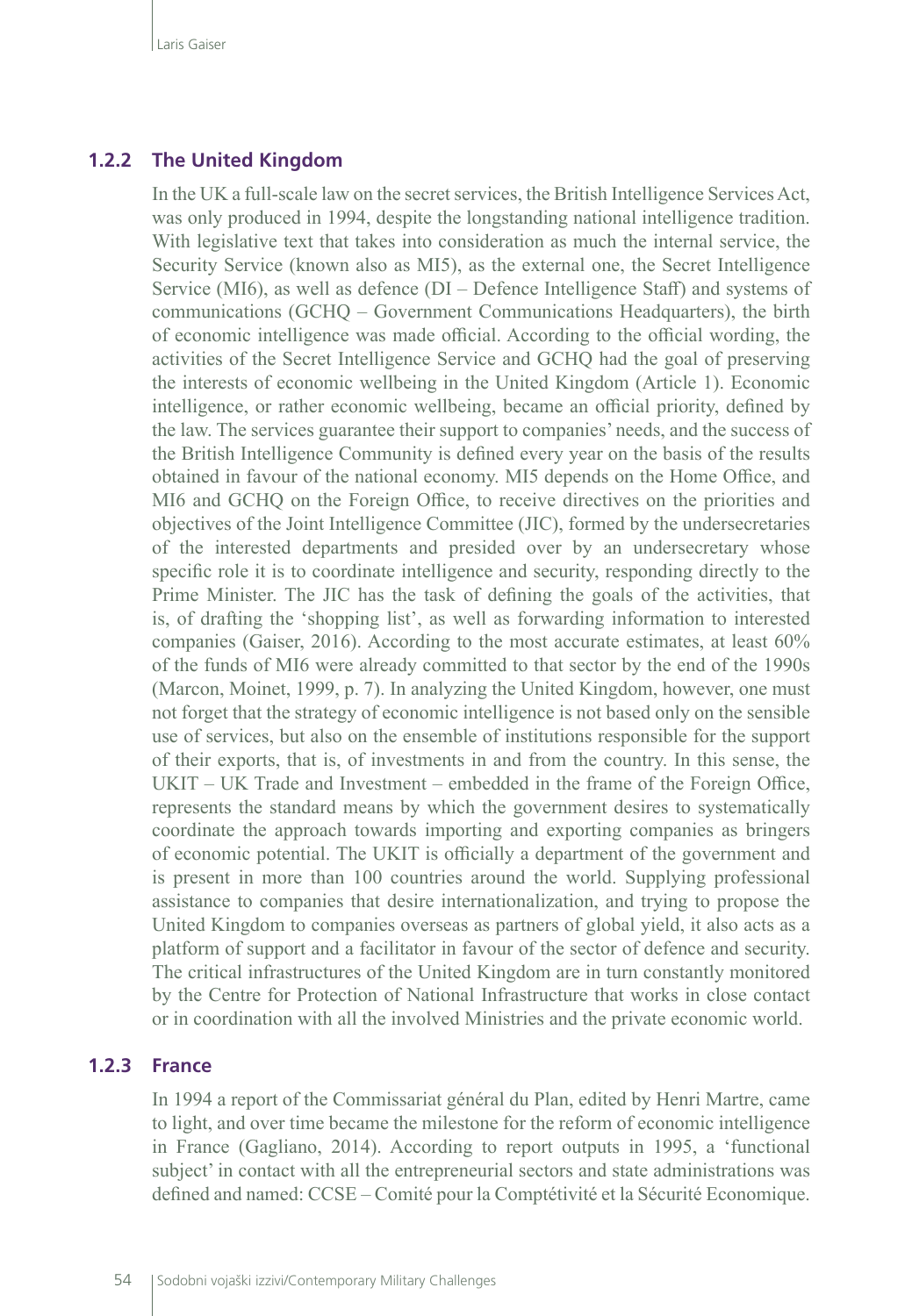It was given tasks comparable to those of the American National Economic Council. Chaired by the Prime Minister, it is made up of seven appointed members, with a mandate of two years as representatives of enterprise managers, Ministries, unions and the academic world. This composition guarantees cooperation and continuous coordination between the public and private sectors.

The General Secretariat for Defence and National Security (SGDSN), the institution coordinating the government's security policies, which incorporates the Inter-ministerial Intelligence Committee (the CIR, Comité Interministériel du Renseignement), offered the CCSE logistic and administrative support. The SGDSN acts as a perfect information sharing platform. It allows the CCSE to be promptly supplied with important data, thanks to the CIR presence. While the DGSE – Direction Général de Securité Extérieur – continued, through its Service 7, to bring forward the typical initiatives of espionage in the economic field, over the years the French state has given itself a well-structured setting for economic intelligence by also reducing its activities to regional levels. In 2002, a decree by the Ministry of Economics and Finance of a 'continual mission – mainly defensive – in the sector of economic intelligence' transferred the mission to the Prefects. In 2005 a Ministry of the Interior decree informed regions and other local bodies about the economic intelligence approach the Republic intended to implement. In the end, the whole picture was upgraded in May 2013 by the nomination by the government of an Interministerial Delegate for Economic Intelligence, with the task of coordinating the various branches of public administration towards shared goals.

#### **1.2.4 Russia**

After the fall of the Soviet Union, the KGB was restructured by Boris Yeltsin into two branches: the SVR – Sluzhba Vneshney Razvedki – was entrusted with external security, while internal security was delegated to the FSB – Federal'naya Sluzhba Bezopasnosti. Both these services make reference directly to the head of state and to the Security Council of the Russian Federation.

A decree on 11 August 2003 was promulgated by Vladimir Putin to supply the FSB with powers to maintain the unity of the state, combat terrorism and overcome any attempt at destabilization. An earlier decree of 10 January 1996 had given the SVR powers to protect Russian personnel and institutions abroad and to conduct activities of electronic surveillance, but most importantly to bring forward economic, scientific, strategic and technological espionage. It was clear that not even in the most difficult of transitional periods would scientific and technological intelligence ever stop working. In fact, thanks to the growth in scientific exchange and contract opportunities between the East and West, as well as the formation of new joint ventures between Russian and foreign enterprises, the activities of industrial espionage services in the economic sector even increased. During the Cold War priorities were essentially oriented towards the military field and strategic technologies, but now all aspects of the industrial sectors and commercial productions are considered important. It was the same Yeltsin who in 1996 imparted the order 'to give priority to the acquisition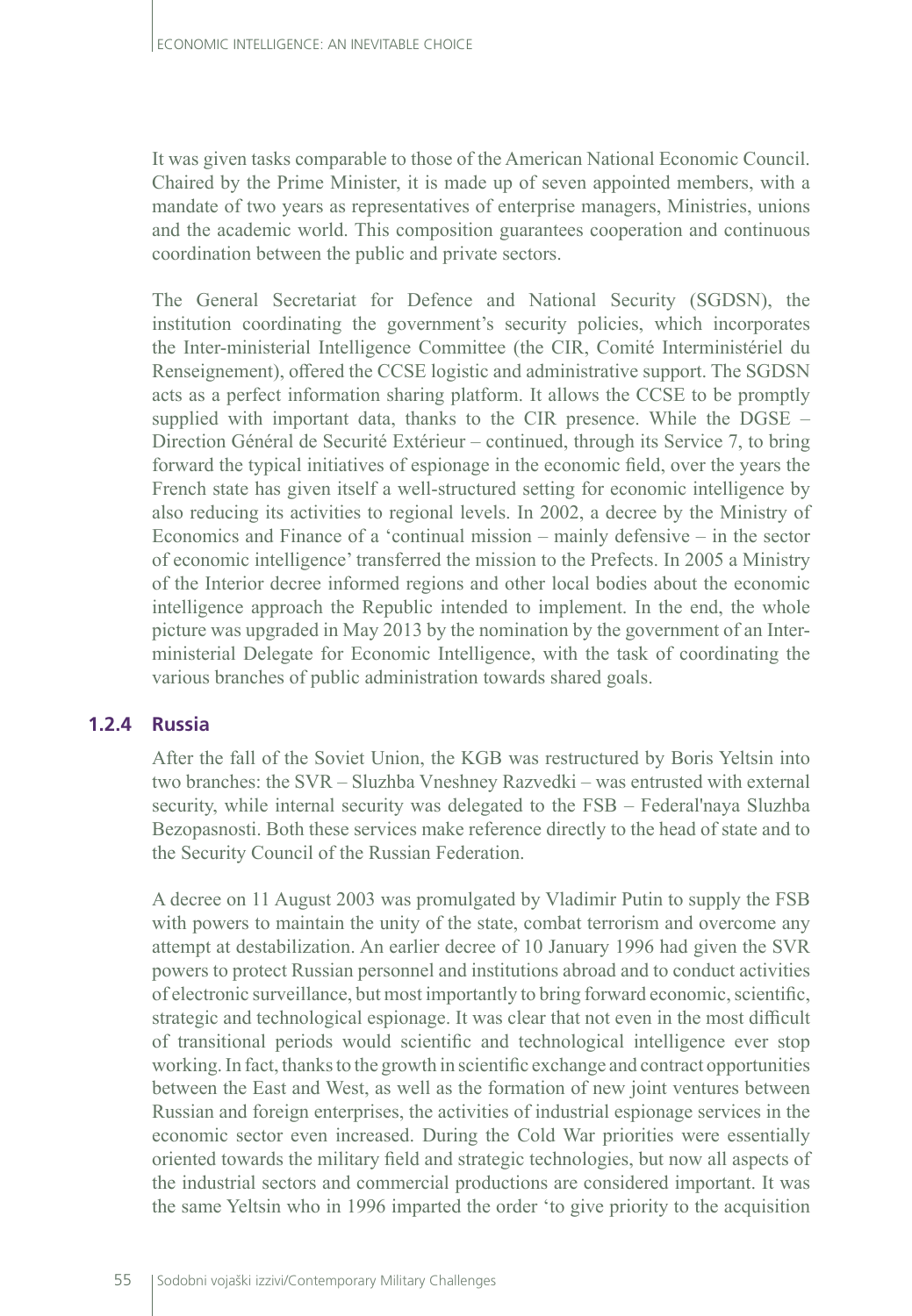of economic and industrial information'. He also insisted, however, on the fact that efficient coordination between intelligence and its users was lacking, and complained that the Russian industry only used a minimum of the gathered information (Jean, Savona 2011, p. 88). The gap between economic intelligence and its users was much higher than that which existed in the military field, because of the tight symbiosis that existed between the GRU and the arms industry. It was during that period that the political elite began to talk about the constitution in the Ministry of Economy, Industry and Commerce of an office destined to formulate the needs of economic and industrial intelligence and to spread the results to the users.

### **2 SLOVENIA AND ITS LACK OF A STRUCTURED ECONOMIC INTELLIGENCE SYSTEM**

Slovenia can be cited as a typical example of a country which, even though it has limited territorial dimensions, still has a good consular and diplomatic network and noteworthy intelligence – both military and civil – services, even within the limits of its dimensions, with deep historical traditions and an economic structure that could easily benefit from a coordinated and systematic action of economic intelligence. This action, however, would be difficult to achieve in a coordinated manner.

Rightly considered in the 1990s as the most westernized of the ex-Yugoslavia countries, with its high-level industrial structure, Slovenia reached the objectives that were set by its foreign policy in 1999 within a few years: it became a member of all of the international organizations – especially of NATO and of the European Union in 2004 – and joined the Eurozone in 2007. The country was able to achieve all this during a period in which its economy was sky-rocketing, so much so that it became a member of the exclusive OECD club in 2010. This positive cycle of growth was based not only on big structural investments, but also on the continuation of industrial and commercial strategies designated by the governments of the Socialist Republic of Slovenia before the dissolution of Yugoslavia, which ended due to an inability to anticipate proactively the immediate consequences of the international financial crisis which erupted in 2007 (Gaiser, 2015).

Immediately after its independence Slovenia could claim a rich web of commercial and political contacts in the world, thanks to the capillary presence of Slovenijales, a company which, even if specializing in the production of lumber derivatives and engineering, could be compared during the Yugoslavian era to the Japanese JETRO in terms of function and importance. The inevitable economic restructuring, and the departure of the state from the corporation, resulted in its downsizing to only Slovenia's internal market, and the country had to wait for the constitution of the Javna Agencija za Podjetnistvo in Tuje Investicije (Public Agency for the Republic of Slovenia for Entrepreneurship and Foreign Investments), which occurred in 2005, to regain a presence in the world that was parallel to that of the diplomatic and consular headquarters. The agency, transformed in 2013 into SPIRIT Slovenia following a very critical audit revision of its efficiency carried out by the Slovenian Court of Audit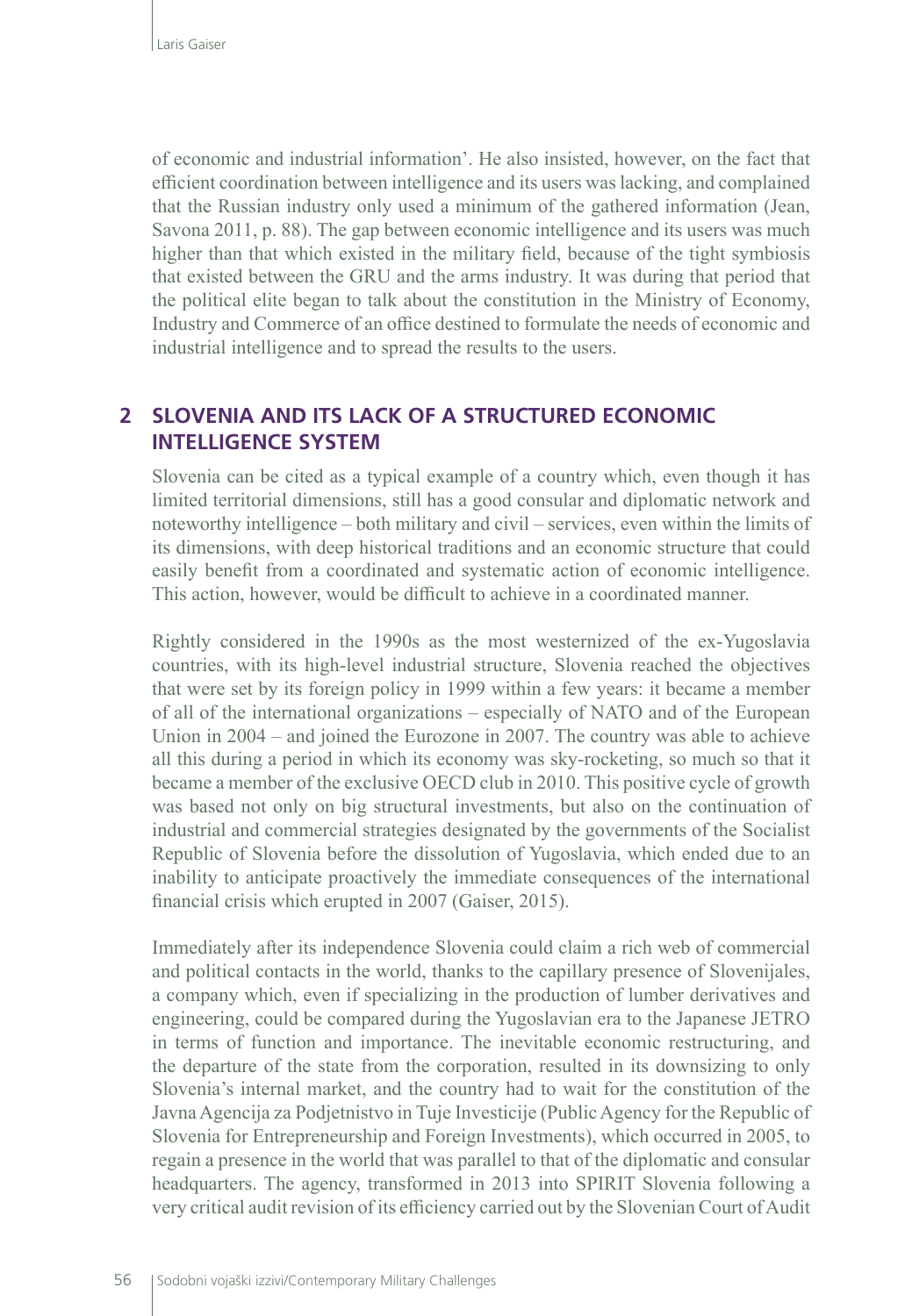(RS-RS, 2013), had the goals of supporting the internationalization of Slovenian companies and attracting foreign investments into the country. Currently, SPIRIT Slovenia is framed within the Ministry of Economic Development and Technology. As a state-run agency it collaborates actively with all governmental departments in the promotion of the country abroad, by maintaining a special relationship with the Department of Commercial Diplomacy (part of the Ministry of Foreign Affairs), with which it prepares delegations during visits abroad.

Nevertheless, the Slovenian Court of Audit has highlighted multiple times that the Ministry of Economics, the Ministry of Foreign Affairs and the Agency do not collaborate sufficiently for the internationalization of national enterprises, and that their annual work programmes do not sufficiently specify the minimum set goals. According to the Court, the results that have been obtained thus far have not justified the financial investment guaranteed by the state budget (RS-RS, 2009).

Today Slovenia is in an economic identity crisis, with a public deficit that has increased by 130% in the five year period from 2008-2013 and an unemployment rate higher than the European average (OECD, 2015). It cannot easily carry out choices of revitalization or repositioning on the international markets, despite the excellence that it possesses in niche sectors such as medicine, pharmaceuticals, energy and lumber.

After having struggled with the negative legacy of the Communist intelligence heritage, Slovenia developed a small, new, modern intelligence system, coordinated by the National Security Council (Prezelj, 2016). The Security Information Service (Varnostno-Informativna Služba), working within the Ministry of the Interior, became an independent governmental agency named SOVA in 1993. This transition strengthened the Prime Minister and the government's role. According to Brejc, the intention of the political leadership of SOVA was to have a small, effective, and trained professional intelligence agency which would be able to collect intelligence information abroad. Transplanting any of the European intelligence models (e.g. the Austrian, German, British, Hungarian, etc.) to the case of Slovenia was not considered at the time due to the persuasion that Slovenia, as a small State, could not afford a large intelligence agency with global goals (Brejc, p. 171). The Law of 1999, amended in 2006, which delineated the competences of the national intelligence agency SOVA, foresaw in Article 2 that it must carry out its own activities, both offensive and defensive, in support of the economic interests of the country. Nevertheless, the Agency is currently required to supply its information only to the Prime Minister and possibly to competent Ministers. An effective connection between the entrepreneurial system and the use of economic interests is lacking. In fact, Slovenia possesses the structures suitable for economic intelligence of good quality, but up to now has not known how to bring them together into a single system.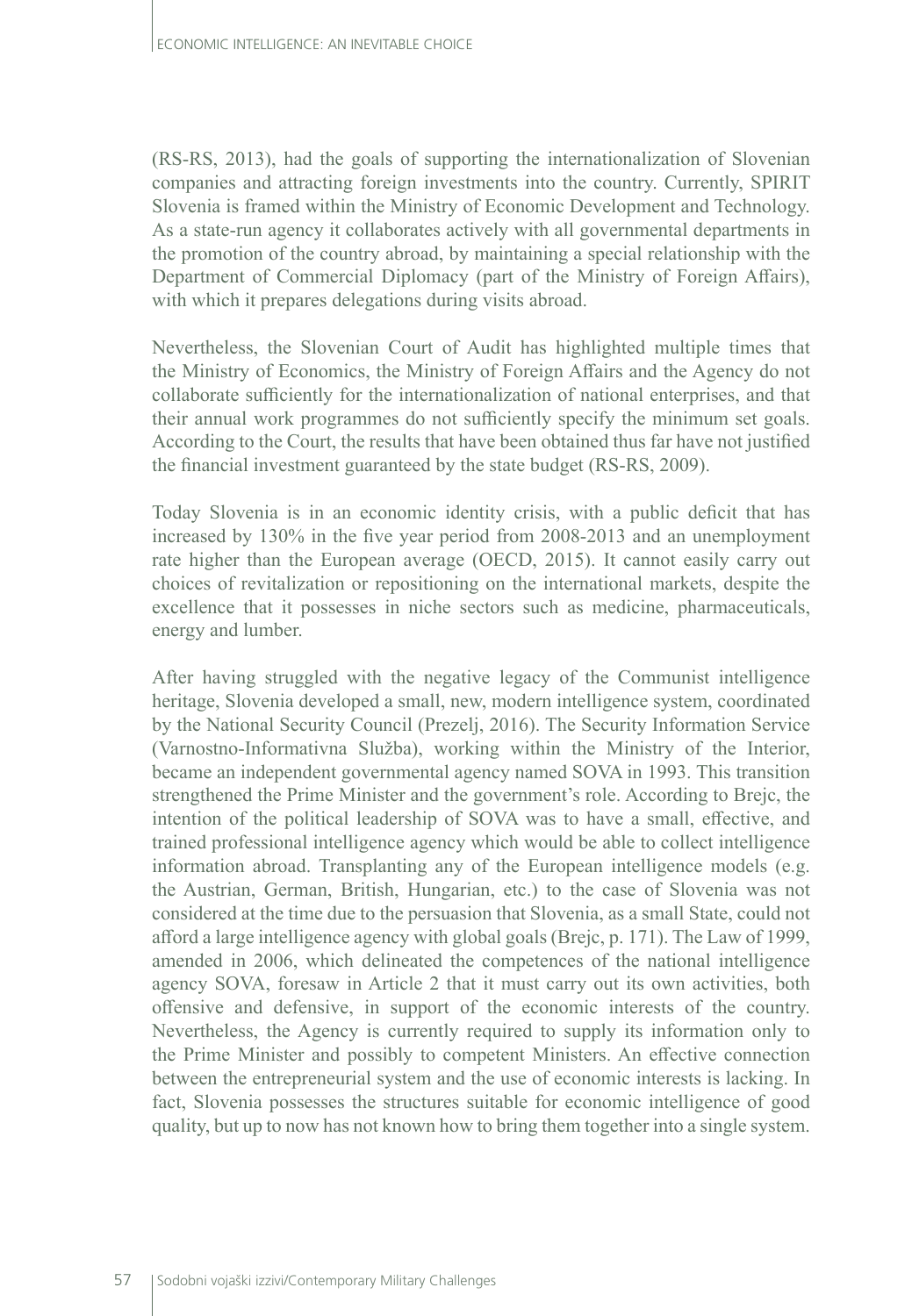Economic intelligence is a collective and offensive measure, formed by the coordinated actions of research, treatment, diffusion and protection of information, obtained legally or through 'legalized' systems of state activities, in as much as access to secret information becomes lawful at the moment in which it is authorized. All of this presupposes an organization of networks and specific instruments to preserve or increase the geo-economic power of a state and its sphere of influence. The logic of the balance of power holds the world economy. The national systems must guarantee an environment suitable for the success of their own enterprises – both public and private – and the goal of the state's economic intelligence is also to change the rules of the game of world competition, adapting the markets to their own needs and creating the conditions for their success even in inferior circumstances. **Conclusion**

> This coordination occurs in different forms for different countries, and moulds itself on the basis of the local culture of intelligence.

> The study of various management systems provides an opportunity to recognize the single historical, cultural and economic pattern-driven particularities of each nation. Without the careful acknowledgement of the underlying anthropological differences there is a high risk of misunderstanding and irrationally implementing strategic information that is unsuitable to the referring environment. Just as a constantly applicable pre-defined solution of economic intelligence does not exist, there also exists no vision of economics that can be precisely defined as neutral.

> Slovenia is a market-based economy with still a strong state presence, especially in banking and the industrial system. It is by Constitution (Article 2) a social state. This means that public sector activities will be always oriented towards maximising general wellbeing. Within this scenario it is the decision-makers' duty to restructure the country's economic framework and to propose a new development strategy in the near future.

> Furthermore, following the examples of the most qualified countries, the Slovenian government should find a workable solution for coordinating the intelligence services with the needs of the economic system. Its economic interests are geographically limited. This means that SOVA's activities abroad overlap the country's economic network, and that bilateral relations based on information sharing could be a win-win solution. Moreover, it means that, lacking a political willingness to shape a new strategy, it could be SOVA that highlights the need to develop a comprehensive economic intelligence system and forces the political elites to transform the country to a strategic state as defined by Csurgai.

> Economic politics could find greater opportunities if it was decided to establish a full-scale strategy of economic intelligence. The government should give life to a specific institutional framework in which it could conflate, in an official way, information obtained by the Slovenian Intelligence and Security Agency (SOVA) with that obtained by the economic and banking system and by the SID Bank,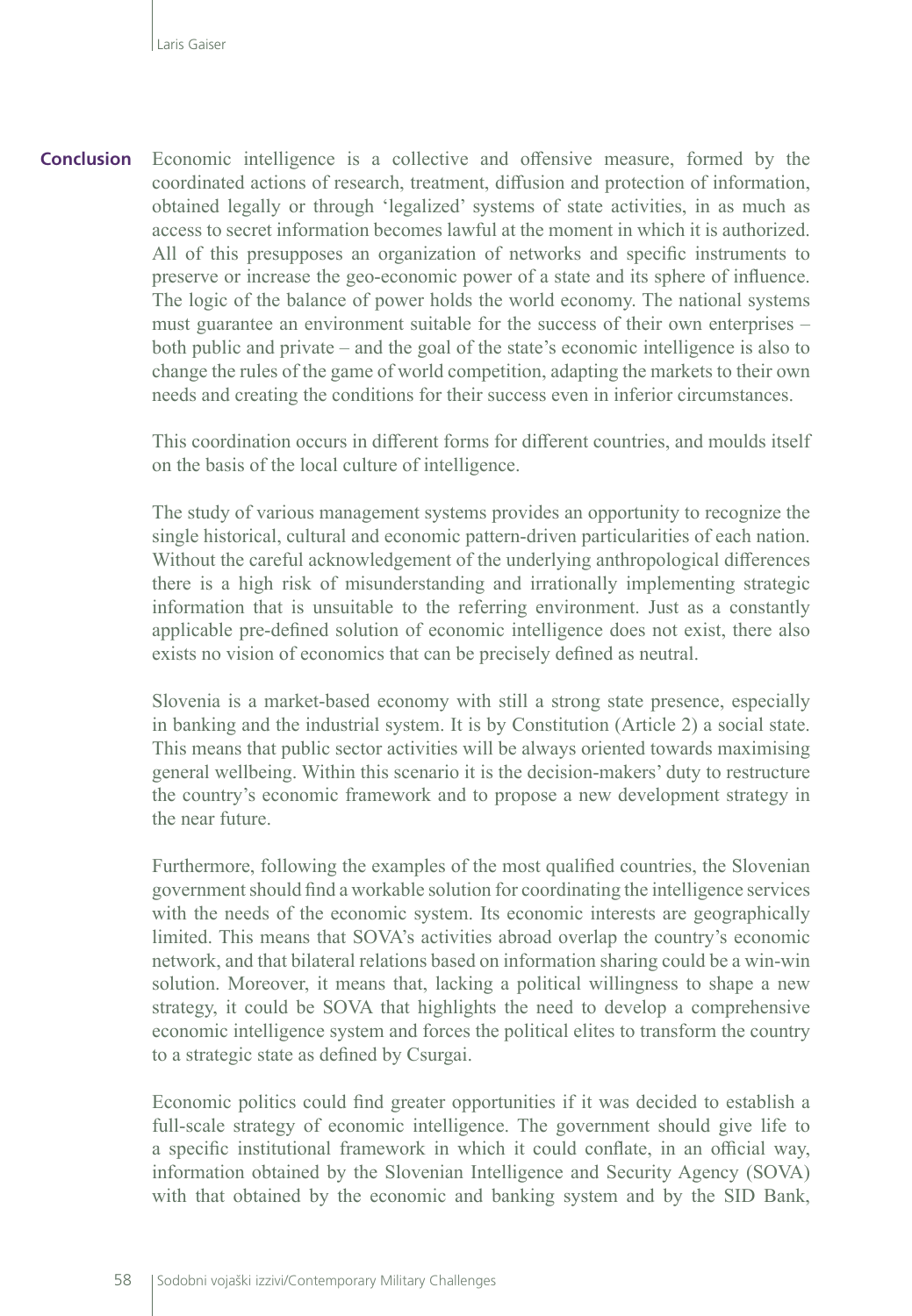responsible for the financing and insuring exports. The very first step could be made by conceiving a special configuration of the National Security Council (Svet za Nacionalno Varnost) to be called on specific economic issues. Today, it is composed of the Prime Minister, the Minister of the Interior, the Minister of Defence, the Minister of Foreign Affairs, the Minister of Justice, the Minister of Finance and the Director of SOVA; its composition presupposes a standard, old-fashioned, security approach to intelligence. Opening it also to the Ministry of Economic Development and Technology, and to representatives of the Chamber of Commerce and Industry and other specific economic sectors, could transform it into an economic intelligence coordinating body having targets comparable with those entrusted to the American NEC, the French CCSE and the British JIC.

In the absence of other means, the provision of Article 2 of the Law on Slovenian Intelligence and Security Agency could be used as a starting point for positive change. The more social bodies feel that they have a common objective, the more willing they will be to accept organizations and methods aimed at increasing their overall competitiveness. In this sense, it is of the utmost importance that universities and companies study the issue and promote the training of specialized management figures while continuing to spread the knowledge and awareness of intelligence issues among the wider population. Shared security at the service of a nation's general wealth does not only require appropriate organizations, but – first and foremost – qualified people who are able to understand the basics of economic warfare.

It could be said that in any state around the world only the willingness of the public and private sectors is needed in order to understand the advantages derived from reciprocal collaboration and to give life to a strategic vision of their country-systems.

Economic warfare has given countries more options then waging armed conflicts. This has, to some extent, loosened the interdependence between the economy and war. This diverges from the 20th century, where the former was at the service of the latter. As these borders expand over time, the more all countries need to put in place their own economic intelligence units because this will be the tool they are forced to resort to if they are to play on the new chessboard.

#### **Bibliography**

- *1. Brejc, M., 1994. Vmesni Čas : varnostno-informativna služba in nastajanje nove slovenske države, 1990-1993. Ljubljana: Mladinska Knjiga.*
- *2. Commissariat General du Plan, 1994. Intelligence Economique et Strategies des intreprises, Paris : La Documentation Francaise.*
- *3. Črnčec, D., 2009. Obveščevalna dejavnost v informacijski dobi. Ljubljana : Defensor.*
- *4. Duclos, J. I., 2002. Le guerre secrete de la mondialisation Guerre economique, guerre de l'information, guerre terroriste. Paris : Lavauzelle.*
- *5. Gagliano, G., 2014. La Geoeconomia nel pensiero strategico francese. Roma: ed.Fuoco.*
- *6. Gaiser, L., 2015. Intelligence Economica. Ariccia: Aracne.*